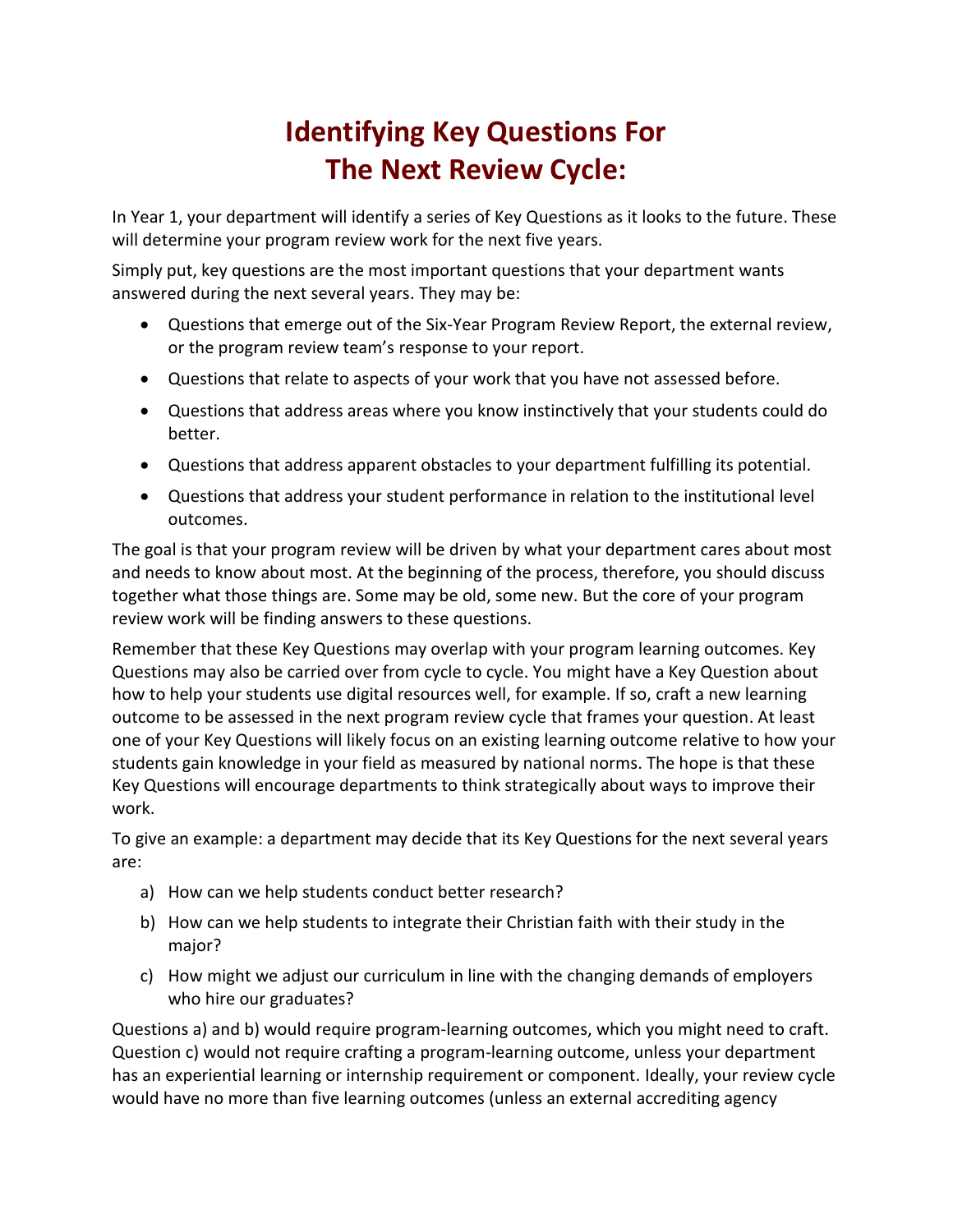requires additional outcomes). Thus, the department in our example would work on the learning outcomes for a) and b), on answering and implementing c), *and* would select two additional questions, likely stemming from existing learning outcomes, to continue assessing. Thus, Key Questions may overlap with program learning outcomes, but are not synonymous with them.

A good number of Key Questions is two to four. Most of these will likely align with old or new learning outcomes (your Key Questions may require you to conceive of one or more new learning outcomes for your next review cycle). In addition, Key Questions may relate to any number of areas, including but not limited to:

- The shape of your curriculum
- Your General Education work
- Your students' preparation for life after Westmont
- Teaching load distribution
- Student workload compared to other majors
- The financial basis of your program
- Diversity in your department
- Integration of faith and learning in your program
- Your students' performance against the ILOs
- PLOs alignment with your curriculum. Are your current program learning outcomes the right outcomes for your program? Are they aligned with course learning outcomes and integrated into the curriculum map?

KEY QUESTIONS

Program Learning **Outcomes** 

As you come up with your Key Questions, remember that your program's learning outcomes do not need to capture everything that your department believes to be important. They are simply